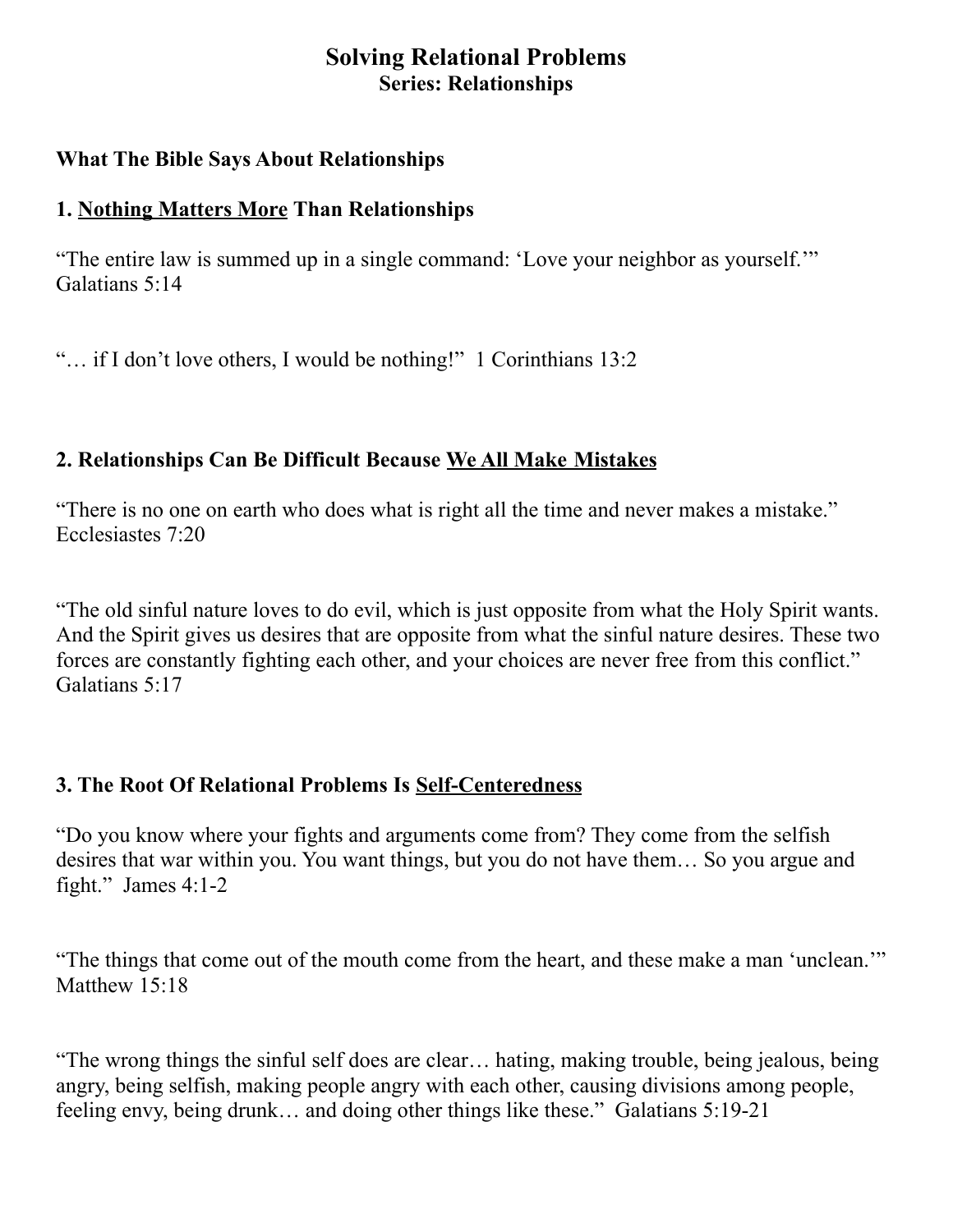"If you keep on biting and devouring each other, watch out or you will be destroyed by each other. So I say, live by the Spirit and you will not gratify the desires of the sinful nature." Galatians 5:15-16

#### **How Can I Solve My Relational Problems?**

## **1. Face Up To My Sinful Nature**

"If we claim to be without sin, we deceive ourselves and the truth is not in us." 1 John 1:8

## **2. Face Up To My Disappointments**

"In the world you will have trouble." John 16:33

## **3. Focus On Spirit-Centered Living**

"We get our new life from the Spirit, so we should follow the Spirit. We must not be proud or make trouble with each other or be jealous." Galatians 5:25-26

"The Spirit produces the fruit of love, joy, peace, patience, kindness, goodness, faithfulness, gentleness, and self-control." Galatians 5:22-23

**Self-Centered Living** Galatians 5:20-21

Hating Making Trouble Being Jealous Being Angry Being Selfish Making People Angry With Each Other Causing Division Feeling Envy Being Drunk